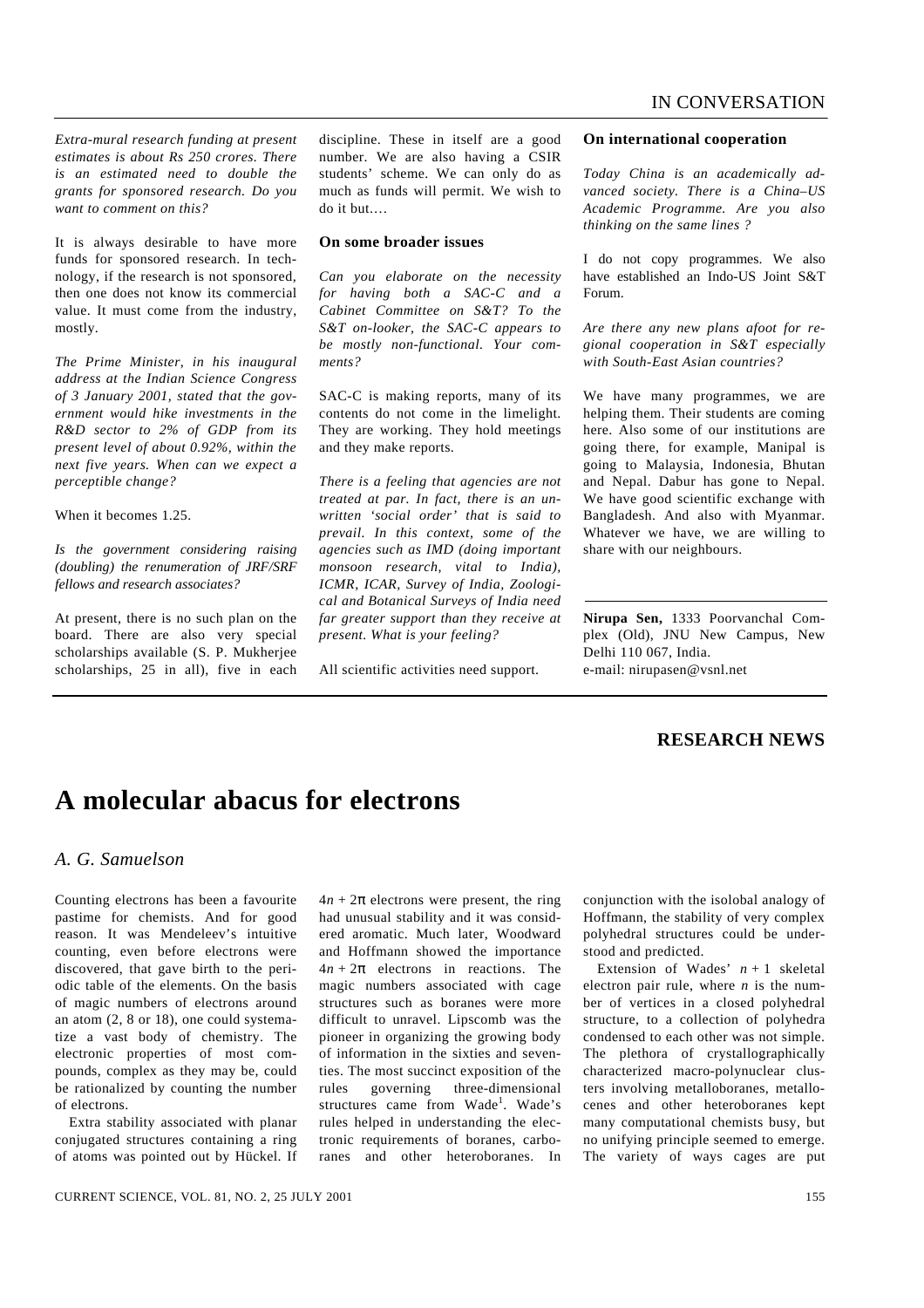## RESEARCH NEWS



**Figure 1.** A stick diagram of  $B_{20}H_{16}$ .



**Figure 2.** A ball-and-stick model of  $\overline{CP}^*RuB_4H_{10}RuB_4H_{10}RuCp^*$ .

together makes a single uniform principle virtually impossible. But that is precisely what Jemmis from the University of Hyderabad has achieved<sup>2</sup>! In a recent issue of the *Journal of the American Chemical Society* he has propounded a new electron counting scheme for three-dimensional cages linked together<sup>3</sup>.

The beauty of the rule lies in its simplicity. It only requires one to count the clusters, the pairs of electrons in each cluster and the vertices shared between clusters. In the case of boranebased clusters, the number of B-H units translate to the pairs of electrons. A C-H instead of B-H increases the number of electron pairs for a vertex to 1.5. Jemmis makes it sound as simple as A, B, C. Only the alphabets of this electron counting rule begin much later at *m*, *n*



- B2. (a) Gilbert N. Lewis, J. Am. Chem. Soc., 1916, **38**, 762; (b) Irving Langmuir, J. Am. Chem. Soc., 1919, **41**, 868.
- B3. Hückel, E., Z. Phys., 1931, **72**, 204.
- B4. Woodward, R. B. and Hoffman, R., J. Am. Chem. Soc., 1965, **87**, 2511.
- B5. Wade, K., Adv. Inorg. Chem. Radiochem., 1976, **18**, 1.
- B6. Jemmis, E. D., Balakrishnarajan, M. M. and Pancharatna, P. D., J. Am. Chem. Soc., 2001, **123**, 4313.



156 CURRENT SCIENCE, VOL. 81, NO. 2, 25 JULY 2001